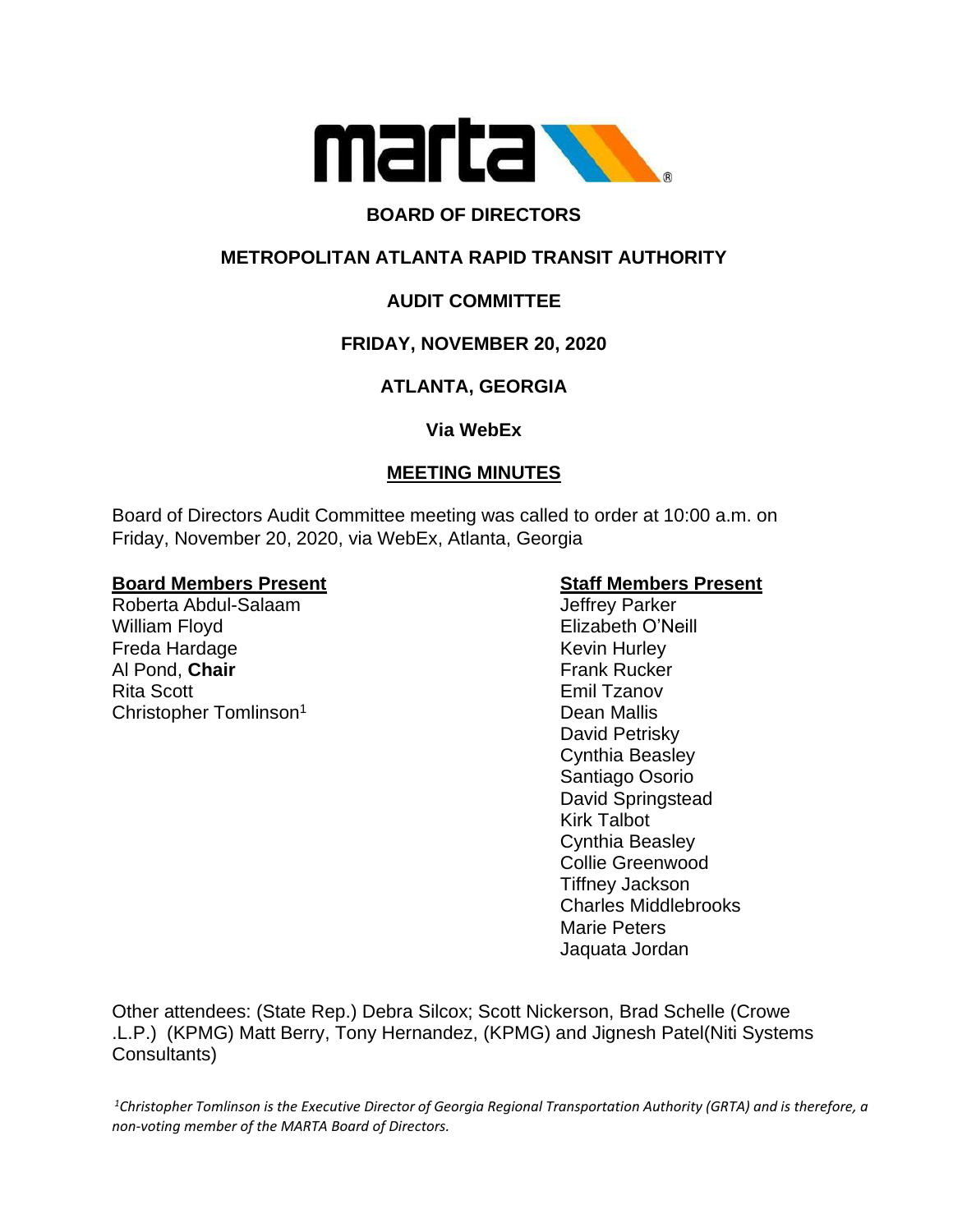## **Minutes of the July 17, 2020, Audit Committee Meeting**

On a motion by Mr. Floyd, seconded by Mrs. Hardage, the minutes were unanimously approved by a vote of 5 to 0, with  $6<sup>1</sup>$  members present.

## **MARTA Annual External Financial Audit FY20**

The Board received a briefing from Brad Schelle of Crowe L.L.P. on the status of the external financial audit:

Audit Process and Scope of Work Audit Methodology and Approach

Audit Approach and Plan Interim fieldwork: Early to mid-May

Year-end fieldwork: Mid-August to late September

Reporting: Late September through October

## Audit Deliverables

- Independent Auditor's Report (Will be finalized after today's meeting)
- Management Letter
- SAS 114 Letter
- Independent Auditor's Report on Internal Control over Financial Reporting and on Compliance and Other Matters Based on an Audit of Financial Statements Performed in Accordance with Government Auditing Standards
- Independent Auditor's Report on Compliance for Each Major Federal Program; Report on Internal Control over Compliance
- "In relation to" opinion on the Schedule of Expenditures of Federal Awards
- Agreed Upon Procedures report on National Transit Database Federal Funding Allocation Statistics Form
- Crowe's electronic certification of the Data Collection Form through Federal **Clearinghouse**

Required Communications

- Auditor's Responsibility
- Significant Accounting Policies
- Management Judgments and Accounting Estimates
- Auditor's Judgments
- Corrected and Uncorrected Misstatements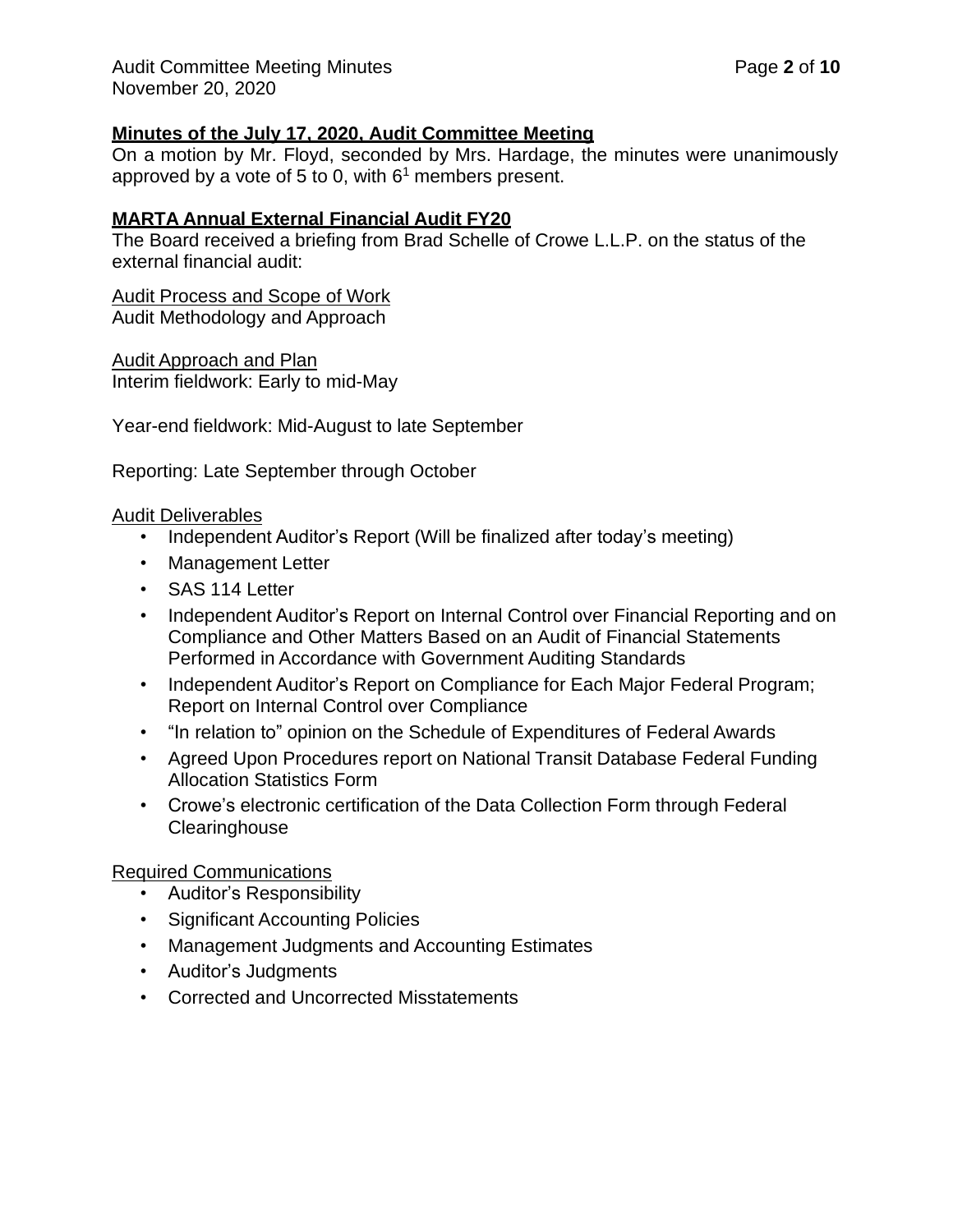- One corrected misstatement related to a capital lease transaction
- One uncorrected misstatement related to sales tax received late from the Department of Revenue
- Management Recommendations
	- We recommend that all significant financial transactions be communicated, and all supporting documentation be provided to the Director of Accounting. We also recommend that all bank or investment statements initially received by employees of MARTA be routed immediately to the Director of Accounting to determine the proper ownership of the account and to record all applicable financial transactions into the accounting system of record.

## Emerging Issues

- Implementation 6/30/2021
	- GASB 84, Fiduciary Activities
	- GASB 90, Accounting and Financial Reporting for Majority Equity Interests
	- IG 2019-2, Fiduciary Activities
- Implementation 6/30/2022
	- GASB 87, Leases
	- GASB 89, Accounting for Interest Cost Incurred Before the End of a Construction Period

## **MARTOC Management Audit**

The Board received a briefing from Matt Berry of KPMG

## **Background and Scope**

## **Functional Areas included:**

Rail Operations, Rail Car Maintenance, Maintenance of Way, Vertical Transportation, Facilities Management

## **Task:**

- Determine the existence and effectiveness of policies and procedures to help ensure MARTA's compliance with the MARTA Act and applicable Federal Transit Administration (FTA) and GDOT regulations and requirements, and the achievement of MARTA's organizational objectives.
- Evaluate how the Rail Operations Department monitors its performance and effectiveness.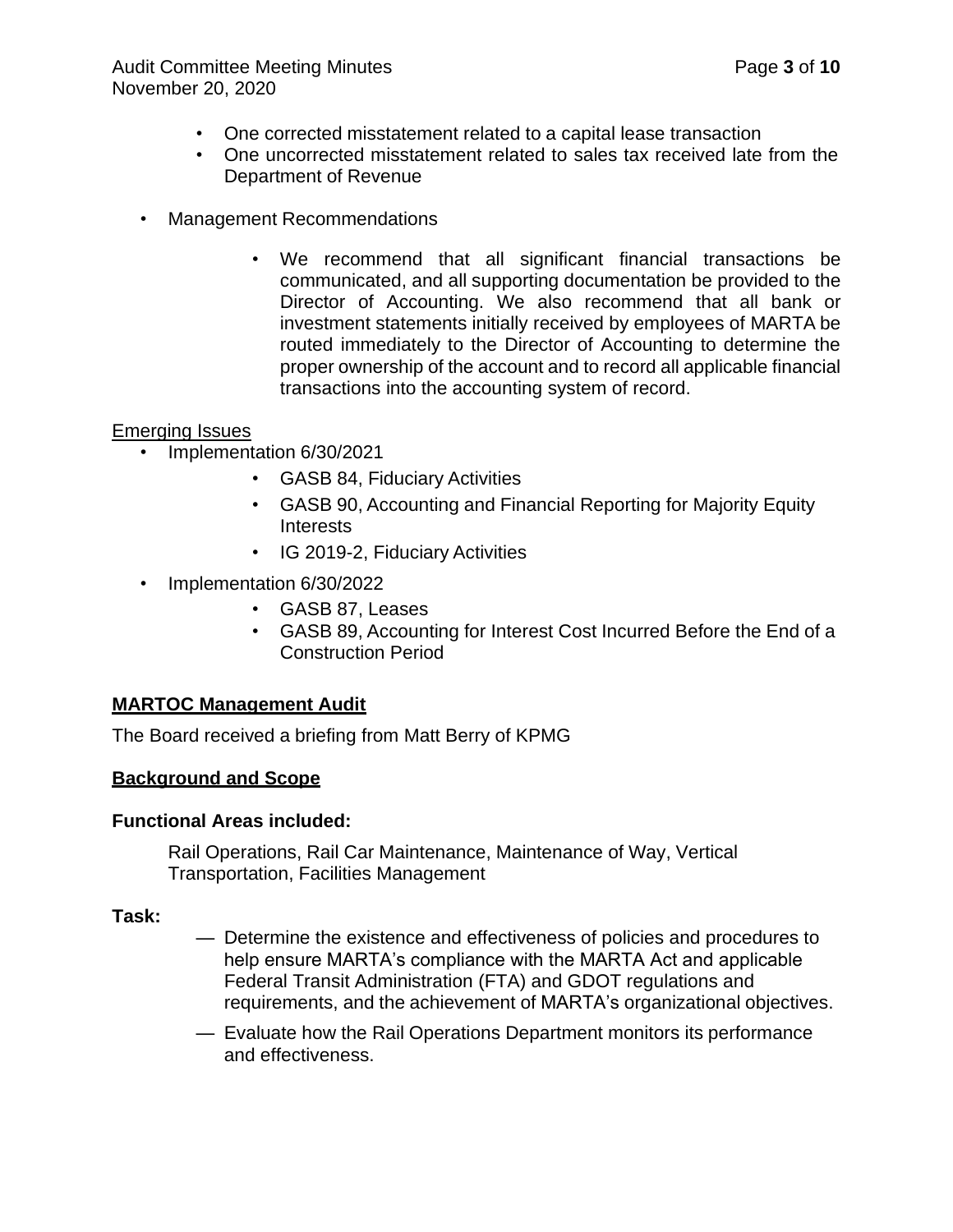### **Functional Areas included:**

Bus Operations, Bus Maintenance

#### **Task:**

- Determine the existence and effectiveness of policies and procedures to help ensure MARTA's compliance with the MARTA Act and applicable
- FTA and GDOT regulations and requirements, and the achievement of MARTA's organizational objectives.
- Evaluate how the Bus Operations Department monitors its performance and effectiveness.

#### **Functional Areas included:**

Mobility Operations, Operational Performance

#### **Task:**

- Determine the existence and effectiveness of policies and procedures to help ensure MARTA's compliance with the MARTA Act and applicable FTA and GDOT regulations and requirements, and the achievement of MARTA's organizational objectives.
- Evaluate how the Mobility Department monitors its performance and effectiveness.

## **Functional Areas included:**

Capital Projects, Planning and Budgeting, Funding and Financing, Capital Procurement

#### **Task:**

- Review relevant policies and procedures for existence and quality and determine if adequate internal controls are in place for the effective and efficient planning, budgeting and procurement of capital projects.
- Assess how the performance of capital projects is monitored and evaluated background and Scope:

#### **Functional Areas included:**

Information Technology and Information Security, Oracle Utilization, Information Security Policy & Procedures

#### **Task:**

- Assess the extent of Oracle utilization within MARTA.
- Review policies and procedures related to information security within the IT Department and the Information Security Department for existence and quality and determine if adequate internal controls over information security are in place within the IT Department and the Information Security Department.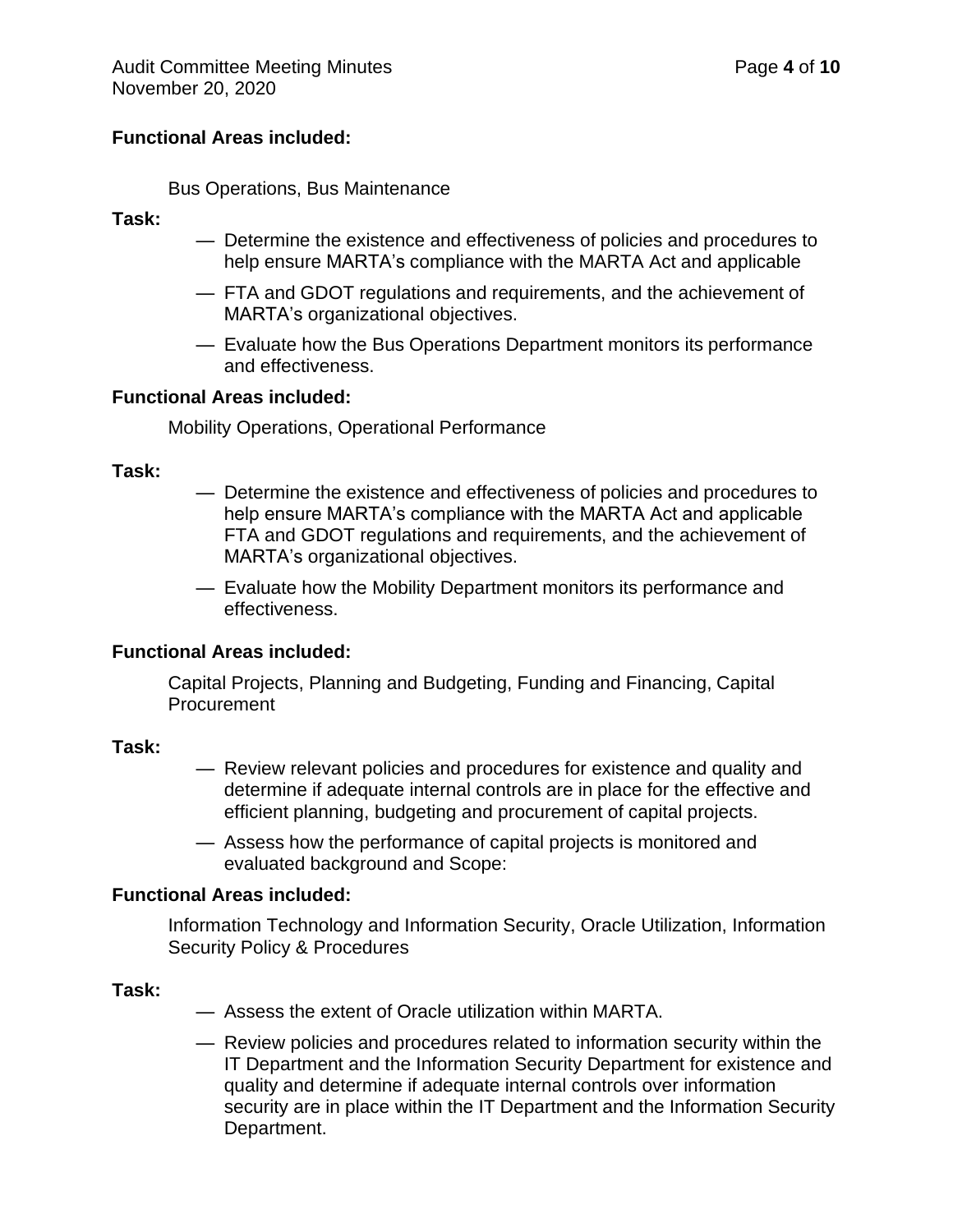— Evaluate how the IT and Information Security Departments monitor their performance and effectiveness.

## **Functional Areas included:**

Human Resources, Employee Administration

**Task:**

- Review policies and procedures related to employee administration for existence and quality.
- Evaluate the effective use of information technology in the employee administration process.

## **Functional Areas included:**

Finance, Payroll

**Task:**

- Review policies and procedures related to employee payroll for existence and quality.
- Assess the efficiency and accuracy of the payroll process.

## **Functional Areas included:**

Procurement, Lifecycle, Inventory

**Task:**

- Evaluate the efficiency of the procurement process lifecycle.
- Assess the effectiveness and efficiency of the inventory asset management process.

## **Summary of Observations: High Priority Recommendations**

The following table provides a succinct summary High Priority observations and recommendations contained in the full report. KPMG has provided recommend priorities for each recommendation based on assessing a number of factors, including degree of impact, return on investment, and the risk/opportunity presented by the observation, and timeframe required to implement the recommendation. MARTA responses for each observation can be found in the full report.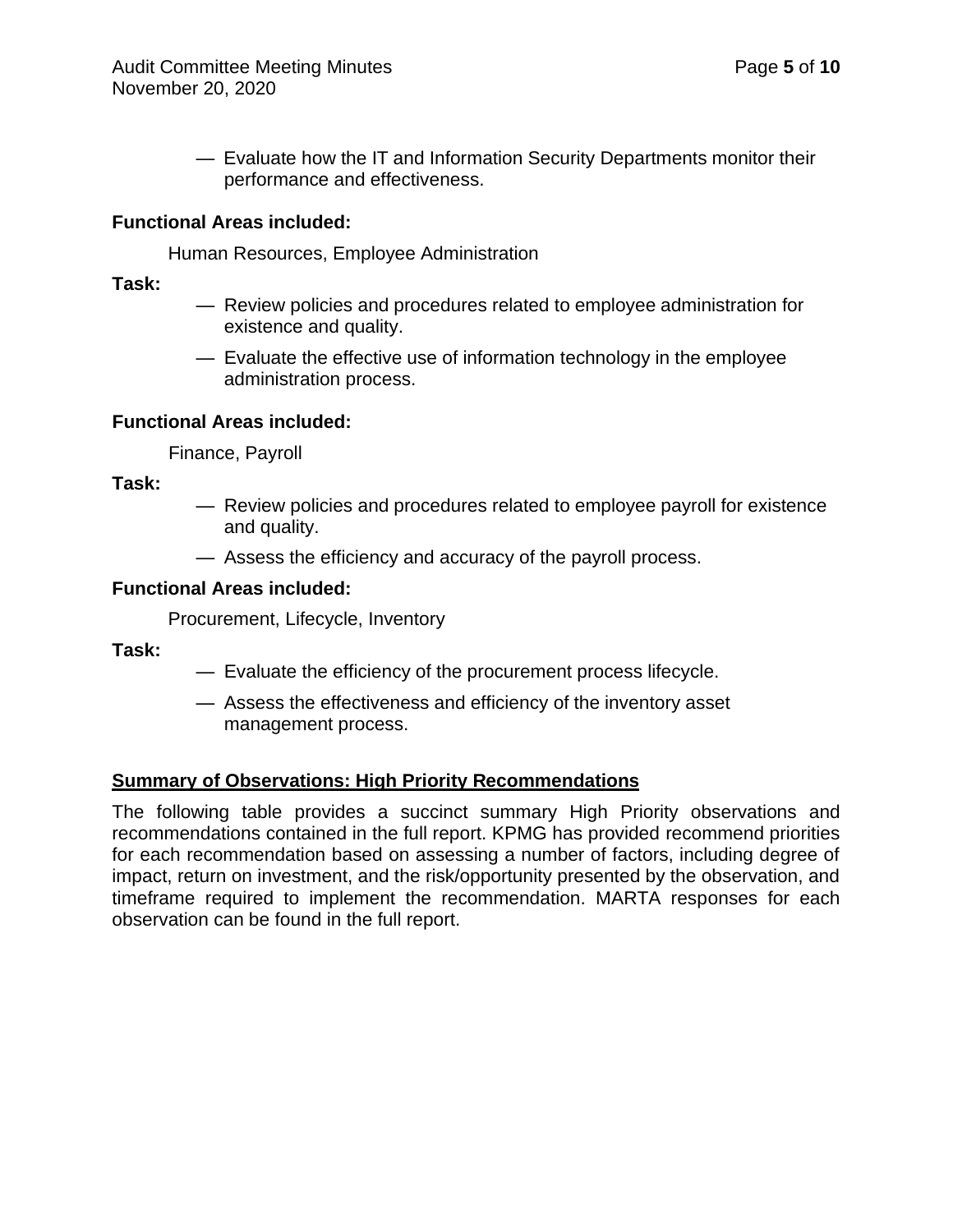## **Observation 1.A: Insufficient Enterprise-Wide Policy and Procedure Review and Approval Processes**

**Observation:** MARTA lacks a structured and effective method to update and approve policies and procedures in a timely manner and review on a regular basis. This increases the risk that as processes and/or regulations change, policies and procedures are not reviewed, updated and approved to reflect those changes. As a result, employees may not have access to or knowledge of updated processes, posing the risk that employees will not perform required functions properly.

**Recommendation:** MARTA should develop a structured process to review and update policies and procedures, including a defined approval matrix and a timely cadence (i.e. annually). In addition, MARTA should hold individuals accountable for not updating or approving procedures in accordance with the developed policy.

**Observation 1.B: Opportunity for Performance Management Strategy**

**Observation:** MARTA leverages various tools for its enterprise data management platform. The Oracle ERP is bundled with Oracle Business Intelligent Enterprise Edition (OBIEE), which is a powerful data management and analytics tool.

However, MARTA utilizes OBIEE in a limited capacity. Microsoft PowerBI appears to be MARTA's preferred data management platform – which is used for KPI reporting and various report generation. Inconsistent utilization and lack of integration across critical data sources limits the effectiveness and value of the information presented in reports and dashboards.

**Recommendation:** MARTA should perform an assessment of the feasibility and potential benefits of a single fully integrated data management and analytics platform to avoid wasteful duplication of effort in two systems and allow access to reporting information from critical systems in a single source. MARTA should develop a formal data management strategy based on the outputs of the assessment.

**Observation 1.C: Lack of Data Integration Strategy**

**Observation:** MARTA's current data processing and management efforts are fragmented. The IT team has developed useful dashboards and KPI reporting tools for various departments. However, these efforts are siloed and tailored for the individual departments and their functional needs.

**Recommendation:** MARTA should formulate an enterprise-wide data integration, management and processing strategy to integrate data from multiple disparate systems. This Enterprise Data Warehousing (EDW) solution can provide MARTA with better insight into their integrated data as well as better analytics.

**Observation 5.A: Lack of Consistent Capital Program Procedures**

**Observation:** A 2017 internal review identified gaps in capital program management structures and processes, including a lack of documented SOPs to support effective and consistent project/program management across the Authority. Capital program SOPs have not yet been developed. MARTA is in progress on an initiative to deploy procedures for a centralized program management office by the end of Calendar Year 2020.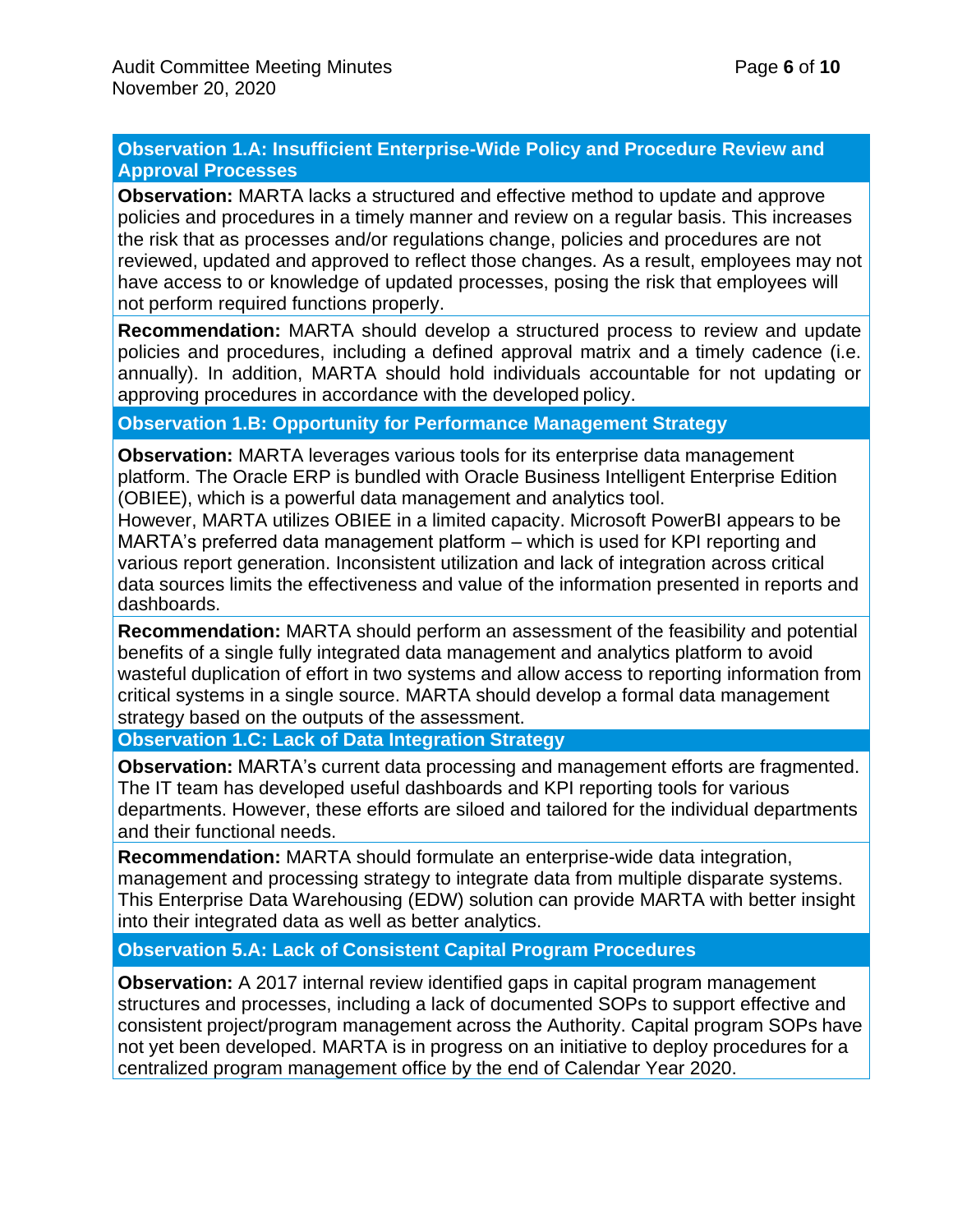**Recommendation:** MARTA should continue to prioritize the development, approval, and deployment of procedures to support effective and consistent planning, budgeting, monitoring, and procurement of capital projects.

## **Observation 5.B: Lack of Capital Project Reporting Integration**

**Observation:** Capital project data management has historically been decentralized and compiled by project portfolio managers across the Authority. Critical cost, schedule, and milestone data is manually tracked and reported for compilation by the Department of Capital Programs, Expansion, and Innovation. MARTA is in the process of rolling out Oracle Unifier functionality which will help integrate this critical data.

**Recommendation:** MARTA should continue to prioritize the Unifier implementation and develop robust processes and training materials to help enable consistent capital program data integration for monitoring and reporting.

## **Observation 6.A: Oracle Process Improvement Opportunity**

**Observation:** MARTA is working with Oracle to upgrade the software to version 19g, which is scheduled to finish by January 2021. This upgrade provides an opportunity for MARTA to perform a comprehensive review of the processes and explore opportunities to automate many manual processes. The IT team has been working with various functional groups to review and update processes, workflows and functionality of Oracle systems to fix known issues and improve system effectiveness.

**Recommendation:** As MARTA completes its planned Oracle upgrade, MARTA should undertake a comprehensive exercise to review, update and document business processes associated with the upgraded Oracle ERP for all MARTA user departments and business units. This comprehensive review should emphasize identifying, designing and implementing process enhancements/automation and system configurations to process efficiency and promoting greater enterprise-wide adoption of available Oracle technology.

#### **Observation 6.B: Oracle Integration with other Enterprise Systems**

**Observation:** Oracle provides a robust set of Application Programming Interfaces (APIs) for most common integration needs. MARTA has invested significantly into various standalone systems that provide better functional values for MARTA specific needs, such as Hyperion for budgeting, Saba for training management, Clearwater for Investment Accounting and others.

While MARTA has largely integrated Oracle with many systems for various functionality, some enterprise systems such as Clearwater, Unifier, OLIS, Hyperion, P6 are not fully integrated with Oracle. This lack of integration contributes to cumbersome manual processes that are more at risk for errors.

**Recommendation:** As part of the comprehensive review recommended above, MARTA should review the integration need for Oracle ERP with various in-house enterprise systems. Some of the existing integration processes are rudimentary (data dump, FTP, Excel etc.), which needs to be automated with the use of APIs.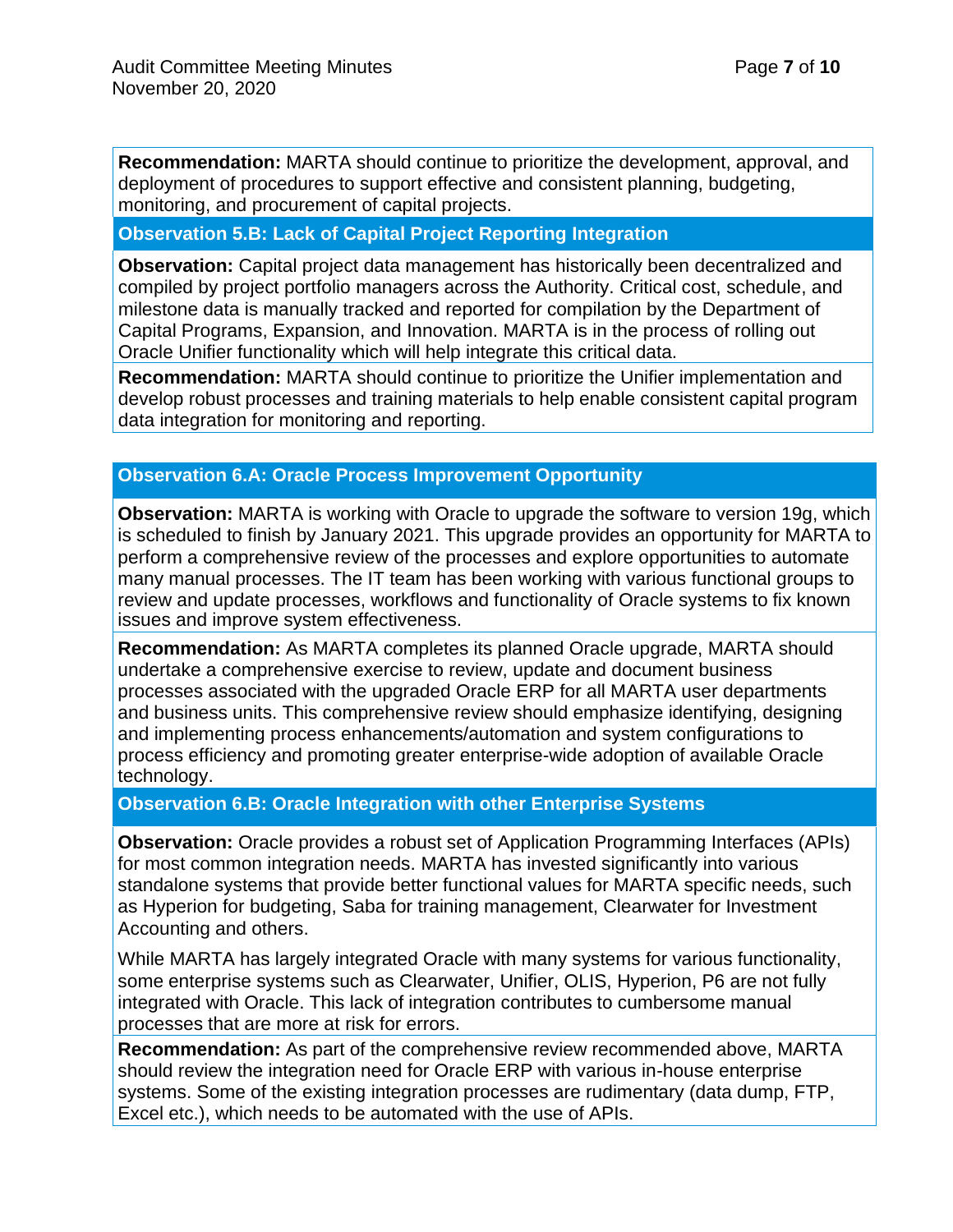## **Observation 9.A: Manual Procurement and Contract Management Processes**

**Observation:** MARTA uses a combination of automated and manual processes to execute key procurement and contract management processes. These processes contribute to extended procurement lifecycle times and may not represent an efficient deployment of procurement resources.

**Recommendation:** MARTA should conduct an in-depth analysis into its procurement and contract management processes to identify and implement opportunities to streamline and automate these processes. Emphasis should be given to opportunities to optimize MARTA's utilization of existing, enhanced, or new Oracle solutions.

## **Observation 9.B: Lack of Oracle Contract Management Functionality**

**Observation:** MARTA does not leverage Oracle functionality to effectively manage contracts. CPM uses "shadow" Excel spreadsheets to manually enter spend data from Oracle and track contract balance information, increasing process time throughout the procurement and contract administration lifecycles, increasing the risk of errors through manual tracking, and reducing visibility into critical procurement and contract management data.

**Recommendation:** MARTA should evaluate deploying Oracle contract management functionality and developing processes to effectively leverage this functionality.

# **Internal Audit Activity**

The Board received an update on the following briefing from Emil Tzanov

## **Operational Audit Group – Q1FY21 Audit Engagement**

- o Cubic Automated Fare Collection System- In Fieldwork status
- o Capital Improvement Program- In Fieldwork status
- Employee Time Reporting Controls- Low Risk
- Vertical Transportation Contract Management
- Physical security of Bus & Rail Facilities
- Vendor Electronic Invoicing- Needs Attention- Completed
- I-Supplier and Direct Pay-High-Completed
- Marketing/ Advertising Revenue- Need Attention- Completed
- Drug and Alcohol Policy Enforcement- Needs Attention- Completed
- Direct Pay Process-High Risk-Completed
- **EXTER RESOURDES/ Talent Acquisition Process and HR General Controls- Needs** Attention- Completed.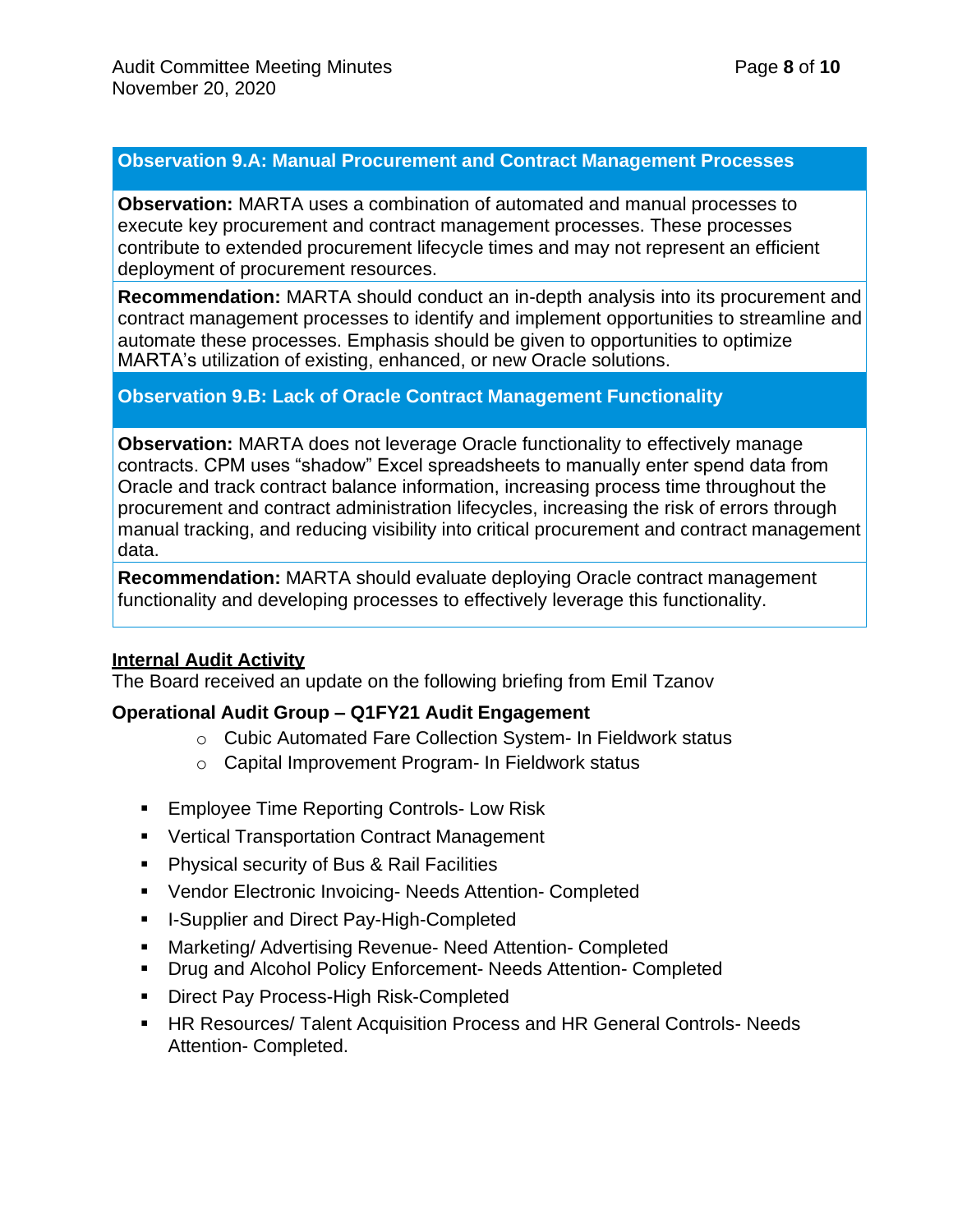# **Information Technology Audit Group- Q1FY21 Audits**

- Cubic Automated Fare Collection System- In Fieldwork status
- Software Patch Management-Planning status
- AVIS Controller Software- High Risk- Completed
- Mobile Ticketing-High Risk- Completed
- **TCS & SCADA- Cybersecurity- High Risk-Completed**
- Cybersecurity- PCs Email and Internet- High Risk- Completed

# **Contracts Audit Group**

- Issued 15 low risk audits with 1 audit that Needs Attention for a total of 16 audits.
- Identified Unallowable Cost in Overhead Rate reviews per Federal Acquisition Regulation- \$148k.
- Total Contract Audits in Progress= 13.

# **Fraud, Waste, and Abuse**

- 3 calls received on the FWA hotline from July 1, 2020 to September 30, 2020.
- 1 call (33%) was received stating that a follow-up call would be placed, but no call has been received to date.
- 2 calls (67%) related to the same issue were referred to Rail Operations Executive Management.

# **Information Security Update - November 2020 briefing from Dean Mallis**

- Train Control Penetration Testing Completed June 2020
- Malicious Domain Blocking and Reporting Deployed October 2020 .Cyber Security Awareness Month – Lunch and Learns for security
- Phishing Campaign commenced October awareness Security Awareness Training – Commenced Nov 1, 2020 PCI 2020 – Compliant
- Multifactor Authentication (MFA) November 16<sup>th</sup>, 2020
- Train control cyber security monitoring Fiscal Q3
- Anti-virus replacement Fiscal Q3
- Vulnerability Scanner replacement
- Microsoft Cloud App Security Fiscal Q3, 2021
- Data Loss Protection (DLP) Fiscal Q4, 2021
- Advanced Threat Analytics (ATA) TBD 2021
- Azure Advanced Threat Protection (ATP) TBD 2021